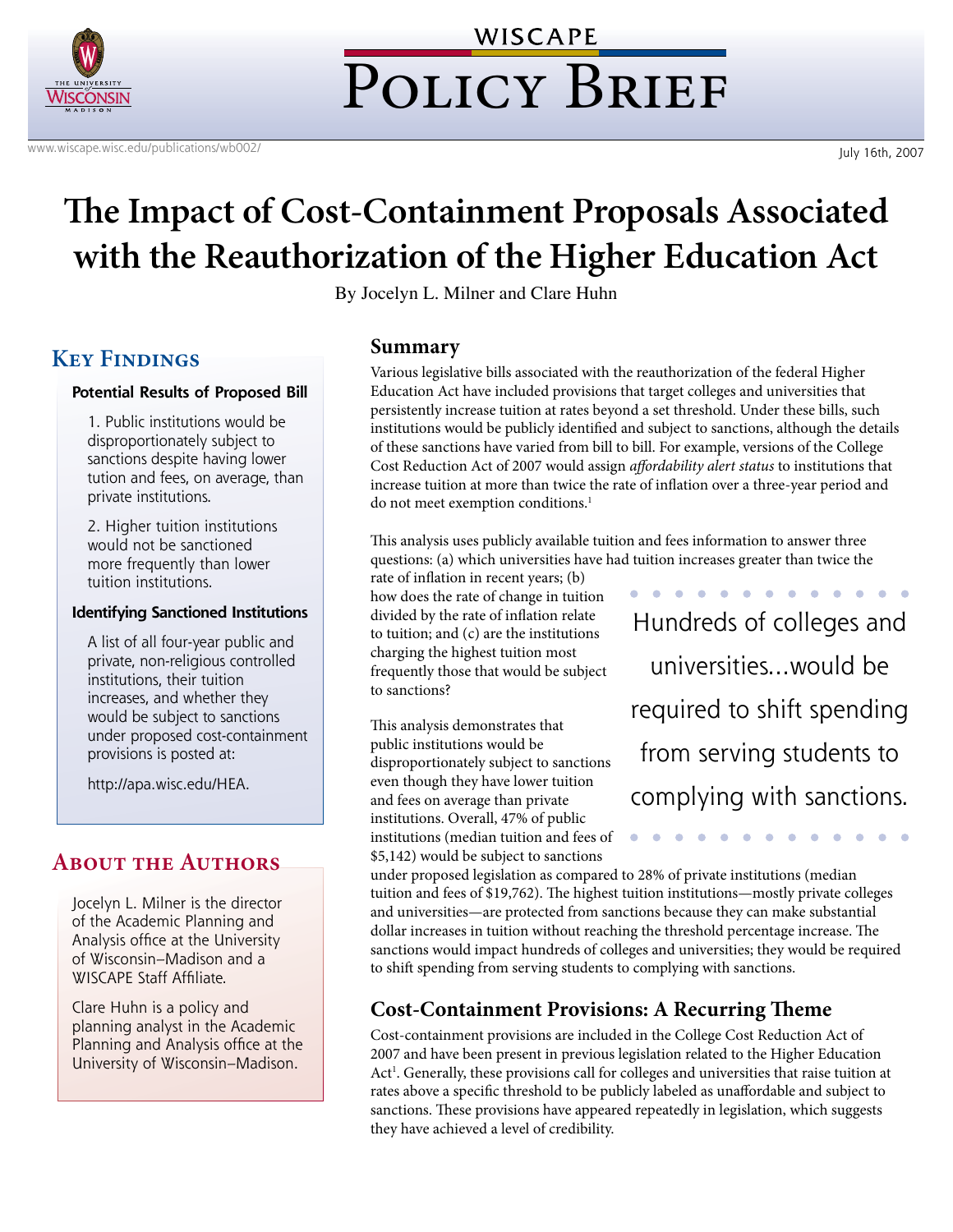### OLICY BRIEF

Implicit in these provisions are three assumptions: (a) the rate of tuition increase is a valid and sufficient measure of affordability; (b) identifying such institutions and applying sanctions would have the desired impact on cost containment; and (c) this information would be useful to prospective students and their families as they make college attendance decisions. Although this analysis does not test these assumptions, it may be useful to others who plan to examine them more closely.

This analysis applies one version of the cost containment provisions to answer three questions: (a) which colleges and universities have had tuition increases sufficiently high to be placed on the list of sanctioned institutions; (b) how does the metric—the rate of tuition change divided by the rate of inflation—relate to tuition and alleged affordability; and (c) are the highest tuition institutions most frequently those that would be subject to sanctions?

#### **Sanctioned Institutions**

Tuition and fees information is collected from every college and university and made publicly available by the Department of Education<sup>2</sup>, and the Consumer Price Index (CPI) is publicly available through the Bureau of Labor Statistics<sup>3</sup>. These two pieces of information can be used to create a list of institutions that would be sanctioned, as defined in recent legislation<sup>1</sup>, and to evaluate the relationship of tuition increases and inflation to the dollar amount of tuition. The reference metric—the rate of tuition change divided by the rate of inflation over a threeyear period—is termed the *sanction index* in this analysis. Based on recent legislation, if an institution's rate of increase for tuition and fees is more than twice the rate of inflation (sanction  $index > 2$ , then it is subject to sanctions. Exemptions from additional sanctions would be allowed for institutions with tuition below a certain threshold and tuition increases below a certain dollar amount. Figure 1 shows the





(Sanction Index = Rate of Tuition and Fees Change<sup>2</sup>/Rate of Inflation<sup>3</sup>)  $231488$  1.074997  $37148$  1.074997  $37148$  No 214041  $379$ 

Each point represents a single institution. Institutions that increased tuition and fees more than twice the rate of inflation (sanction index  $>$  2) would be subject to sanctions.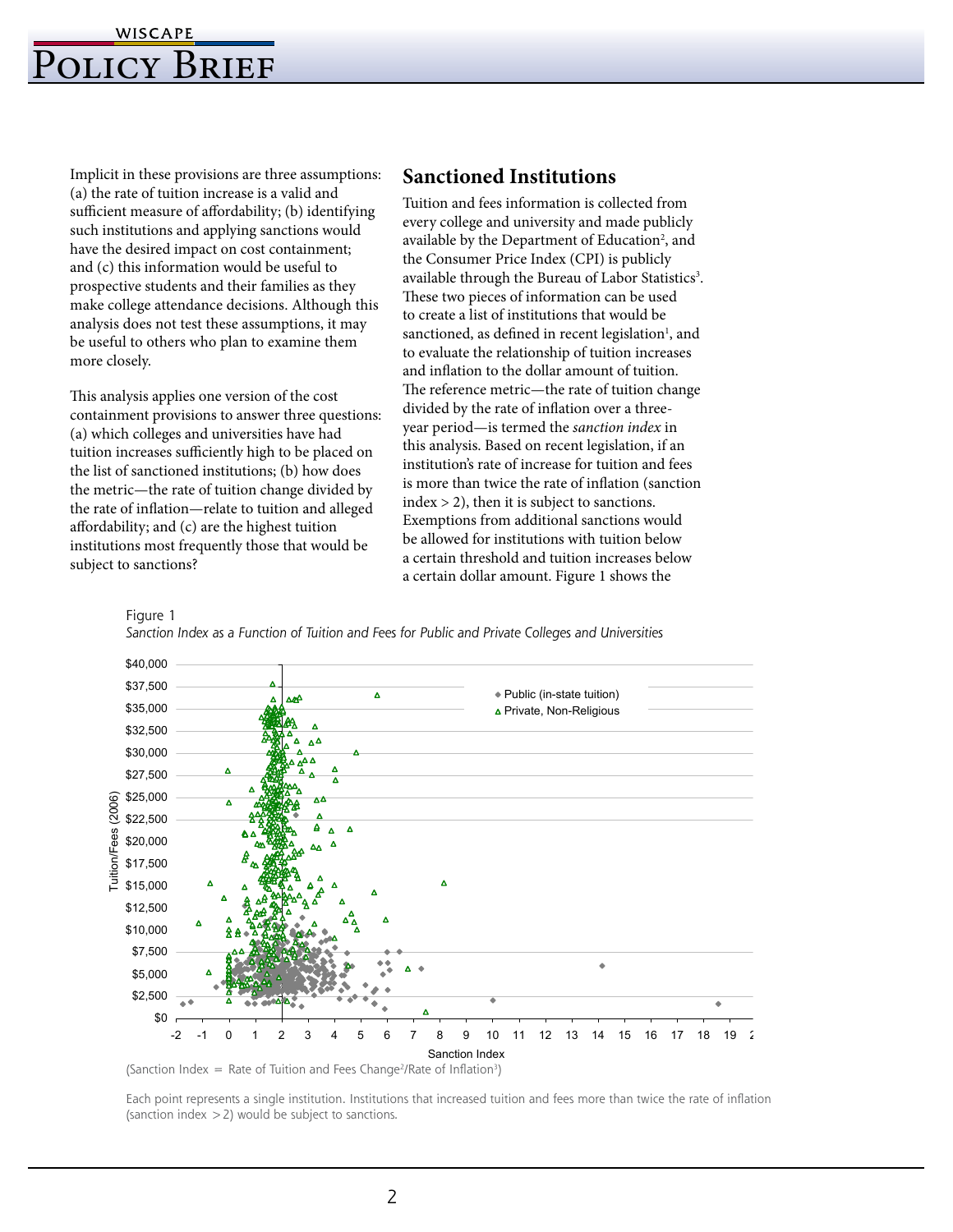Higher tuition institutions are not necessarily the ones that would be sanctioned.

relationship between the sanction index and tuition and fees, compares public institutions to private nonreligious institutions, and illustrates the extent to which institutions would be subject to sanctions.

Table 1 illustrates how the cost-containment  $\bullet$   $\bullet$ provisions apply to three large public research universities<sup>4</sup>. The University of Wisconsin–Madison charged \$6,726 for undergraduate resident tuition and fees in 2006- 07 and increased tuition \$864 from 2004 to 2006. Consequently, it has a sanction index of 2.2 and would therefore be subject to sanctions. Thirtyfive public institutions had increases of in-state tuition and fees that were greater in dollar amount than UW–Madison's increase, but they would not be subject to sanctions because they did not increase tuition and fees at more than twice the rate of inflation. Because these institutions had higher in-state tuition and fees at the beginning of the three-year period, higher dollar increases translated into lower percentage increases.

#### **Public Institutions Take the Brunt of Sanctions**

*Cost-Containment Provisions Applied to Three Large Public Universities*

Among public four-year colleges and universities, 278 of 587 institutions (47%) increased tuition and fees at more than twice the rate of inflation over a three-year period, based on in-state tuition (see Table 2, p. 4). In-state tuition and fees (2006- 07) at these 278 institutions ranged from \$1,104

to \$22,997; their average tuition and fees were \$5,383. Exemptions from additional sanctions due to low tuition would apply to 69 of the 278 institutions.

Among private, non-religious controlled universities, 145 of 526 institutions (28%) increased tuition and fees at more than twice the rate of inflation. Tuition and fees (2006-07) at these 145 institutions ranged from \$775 to \$36,550; their average was \$20,257. Exemptions due to low tuition would apply to 23 of the 145 institutions.

Of public institutions with tuition in the top one-third of the group (median tuition of \$7,182), nearly half (48%) would be subject to sanctions. By contrast, only 28% of private institutions with tuition in the top one-third of that group (median tuition of \$30,060), would be subject to sanctions. Higher tuition institutions are not necessarily the ones that would be sanctioned. This is illustrated graphically by plotting the ratio of rates in tuition increase to the rate of inflation (sanction index) against tuition and fees (see Figure 1, p. 2). The sanction index does not increase as tuition and fees increase.

Many colleges and universities have been making tuition increases that exceed these proposed thresholds for affordability and cost containment (47% of public institutions and 28% of private institutions). Public institutions would disproportionately take the brunt of a legislated requirement even though private institutions have higher tuition and fees and more autonomy in setting them.

| Cost-Containment Frovisions Applied to Trifee Large Fublic Quiversities |                         |          |                       |      |                          |                                |  |  |
|-------------------------------------------------------------------------|-------------------------|----------|-----------------------|------|--------------------------|--------------------------------|--|--|
|                                                                         | <b>In-State Tuition</b> |          | 2004 to 2006 Increase |      |                          |                                |  |  |
|                                                                         | 2004                    | 2006     |                       | $\%$ | <b>Sanction</b><br>Index | Subject to<br><b>Sanctions</b> |  |  |
| Penn State University                                                   | \$10,856                | \$12,164 | \$1,308               | 12.0 | 1.78                     | <b>No</b>                      |  |  |
| University of Minnesota-Twin<br><b>Cities</b>                           | \$8,230                 | \$9,173  | \$943                 | 11.4 | 1.70                     | <b>No</b>                      |  |  |
| University of Wisconsin-<br>Madison                                     | \$5,862                 | \$6,726  | \$864                 | 14.7 | 2.20                     | Yes                            |  |  |

(Sanction Index = Rate of Tuition and Fees Change<sup>2</sup>/Rate of Inflation<sup>3</sup>)

Table 1

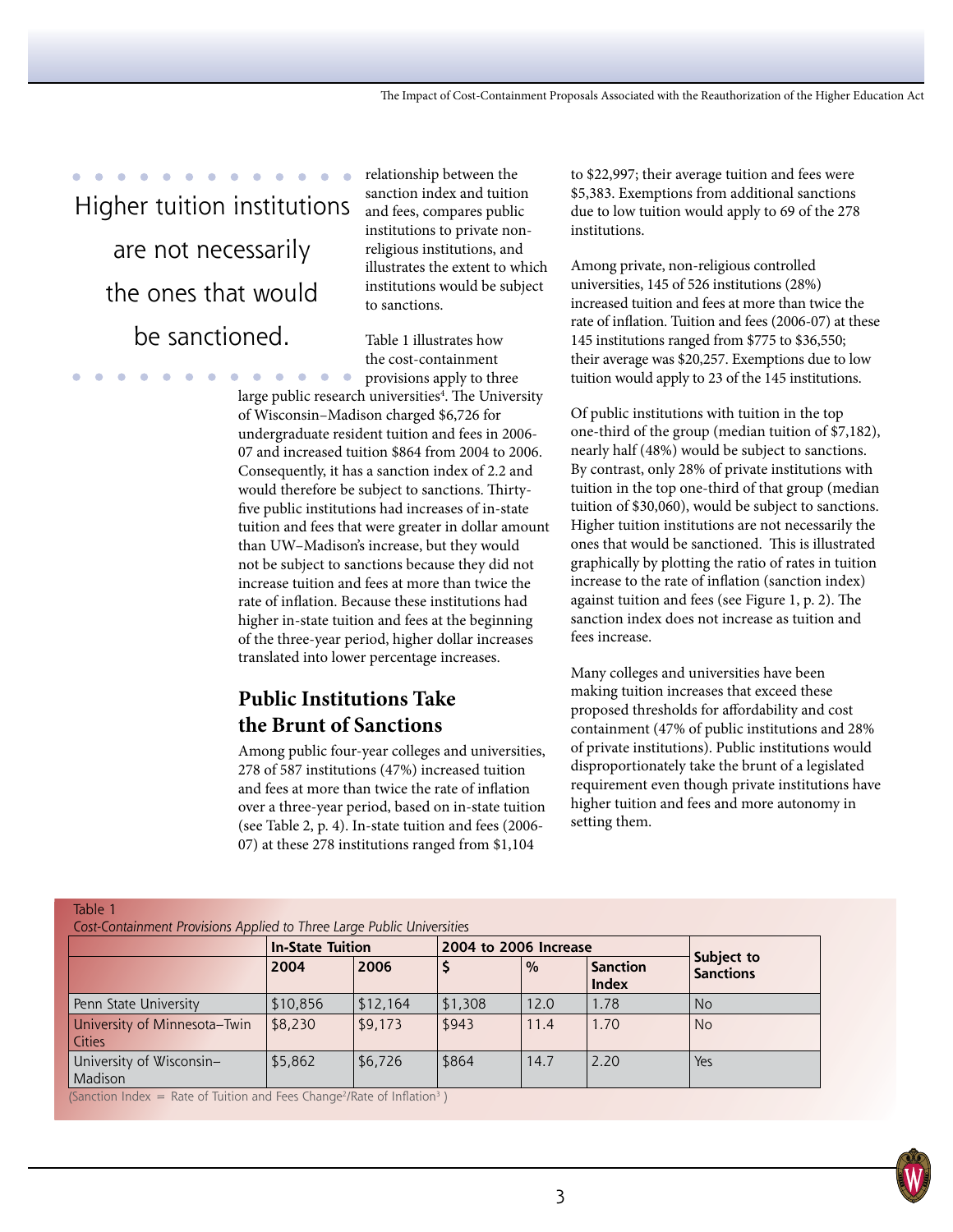#### WISCAPE

## POLICY BRIEF

|                                                        | <b>Public Institutions</b> |                 | <b>Private</b>                              |
|--------------------------------------------------------|----------------------------|-----------------|---------------------------------------------|
|                                                        | <b>Resident</b>            | Non-            | <b>Non-Religious</b><br><b>Institutions</b> |
|                                                        | (In-State)                 | <b>Resident</b> |                                             |
| <b>All Institutions</b>                                |                            |                 |                                             |
| Number of Institutions                                 | 587                        | 587             | 526                                         |
| Number Over 2.0 Sanction Index Threshold               | 278                        | 195             | 145                                         |
| Percent Sanctioned                                     | 47%                        | 33%             | 28%                                         |
| Number that are Exempt from Additional Sanctions       | 69                         | 47              | 23                                          |
| Number with Additional Sanctions                       | 209                        | 148             | 122                                         |
| Percent with Additional Sanctions                      | 36%                        | 25%             | 23%                                         |
|                                                        |                            |                 |                                             |
| <b>Highest One-Third Tuition and Fees Institutions</b> |                            |                 |                                             |
| Number of Institutions                                 | 196                        | 196             | 175                                         |
| <b>Maximum Tuition</b>                                 | \$22,997                   | \$29,132        | \$37,820                                    |
| <b>Median Tuition</b>                                  | \$7,175                    | \$16,506        | \$30,060                                    |
| Number Over 2.0 Sanction Index Threshold               | 94                         | 78              | 49                                          |
| Percent Sanctioned                                     | 48%                        | 40%             | 28%                                         |
| Number that are Exempt                                 | $\overline{0}$             | $\overline{O}$  | $\overline{O}$                              |
| Percent with Additional Sanctions                      | 48%                        | 40%             | 28%                                         |
|                                                        |                            |                 |                                             |
| <b>Middle One-Third Tuition and Fees Institutions</b>  |                            |                 |                                             |
| Number of Institutions                                 | 196                        | 195             | 176                                         |
| <b>Maximum Tuition</b>                                 | \$5,860                    | \$14,307        | \$24,342                                    |
| <b>Median Tuition</b>                                  | \$5,142                    | \$12,914        | \$19,762                                    |
| Number Over 2.0 Sanction Index Threshold               | 91                         | 58              | 57                                          |
| Percent Sanctioned                                     | 46%                        | 30%             | 32%                                         |
| Number that are Exempt                                 | $\overline{O}$             | $\overline{0}$  | $\overline{O}$                              |
| Percent with Additional Sanctions                      | 46%                        | 30%             | 32%                                         |
|                                                        |                            |                 |                                             |
| <b>Lowest One-Third Tuition and Fees Institutions</b>  |                            |                 |                                             |
| Number of Institutions                                 | 195                        | 195             | 175                                         |
| <b>Maximum Tuition</b>                                 | \$4,302                    | \$11,069        | \$14,010                                    |
| <b>Median Tuition</b>                                  | \$3,423                    | \$8,930         | \$7,825                                     |
| Number Over 2.0 Sanction Index Threshold               | 93                         | 59              | 39                                          |
| <b>Percent Sanctioned</b>                              | 48%                        | 30%             | 22%                                         |
| Number that are Exempt                                 | 69                         | 47              | 23                                          |
| Percent with Additional Sanctions                      | 12%                        | 6%              | 9%                                          |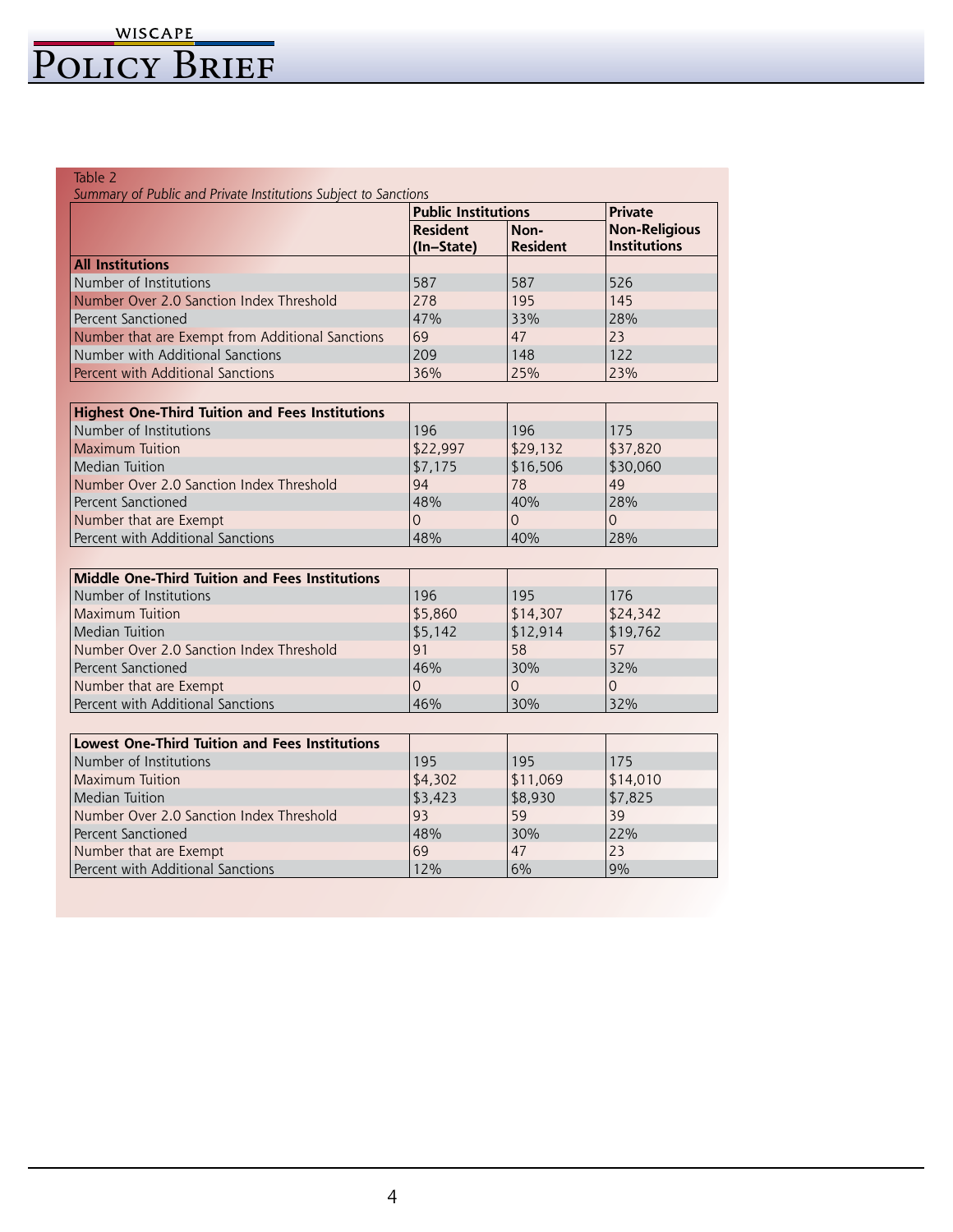| Maximum Tuition Increases Allowable at Selected Institutions without Incurring Sanctions |                       |              |                                                    |                          |                                                                                           |  |  |  |  |
|------------------------------------------------------------------------------------------|-----------------------|--------------|----------------------------------------------------|--------------------------|-------------------------------------------------------------------------------------------|--|--|--|--|
| <b>Institution</b>                                                                       | <b>Public/Private</b> | 2004 Tuition | <b>Actual Tuition</b><br>Increase, 2004<br>to 2006 | Subject to<br>Sanctions* | <b>Maximum Tuition Increase</b><br><b>Allowable Without Incurring</b><br><b>Sanctions</b> |  |  |  |  |
| George Washington<br>University                                                          | Private               | \$34,030     | \$3,790                                            | <b>No</b>                | \$4,574                                                                                   |  |  |  |  |
| Carnegie Mellon University                                                               | Private               | \$31,036     | \$3,542                                            | <b>No</b>                | \$4,172                                                                                   |  |  |  |  |
| Harvard University                                                                       | Private               | \$30,620     | \$3,440                                            | No.                      | \$4,116                                                                                   |  |  |  |  |
| Miami University-Oxford                                                                  | Public                | \$19,642     | \$3,089                                            | Yes                      | \$2,640                                                                                   |  |  |  |  |
| Penn State University                                                                    | Public                | \$10,856     | \$1,308                                            | <b>No</b>                | \$1,458                                                                                   |  |  |  |  |
| University of Wisconsin-<br><b>Madison</b>                                               | Public                | \$5,862      | \$834                                              | Yes                      | \$786                                                                                     |  |  |  |  |
| Berea College                                                                            | Private               | \$516        | \$259                                              | <b>No</b>                | \$69                                                                                      |  |  |  |  |

Table 3

\*The maximum allowable tuition without incurring sanctions is a rate that is not more than twice the rate of inflation for the three-year period from 2004 to 2006. Berea College would be exempt because it is a very low tuition institution.

#### **Conclusions**

The idea of publicly identifying and penalizing institutions that raise tuition "too much" has shown up repeatedly in federal legislation associated with the Higher Education Act in response to national concerns about the rising cost of higher education for families. But proposed sanctions would not be a rare

Sanctions would increase costs across the higher education sector.

embarrassment for just a few universities. Instead, they would be a common label attached to hundreds of colleges and universities comprising nearly half of public institutions and more than a quarter of private, non-religious controlled institutions.

If the threat of sanctions fails to keep tuition increases below a threshold rate, then the administrative burden associated with sanctions would persist. Sanctions would increase costs across the higher education sector and add bureaucracy within individual institutions as well as the Department of Education. In addition, the sanctions and their associated costs would disproportionately fall on public institutions. That nearly half of public institutions in this analysis had tuition increases exceeding twice the rate of inflation

 $\bullet$ 

is a signal that pressures for these increases go beyond individual universities and have their roots in the broader landscape of the economics of higher education.

The highest tuition institutions—mostly private colleges and universities—are protected from sanctions and enjoy the flexibility to make substantial tuition increases without the stigma of sanctions. Even if the rate of tuition increase is held to just under the threshold (here twice the rate of inflation), it will increase the tuition gap among universities (see Table 3). Tying sanctions to the rate of inflation may encourage institutions to exploit and feed high inflationary pressures by increasing tuition at times when inflation rates are high. It may also have the unintended impact of prompting universities to always increase tuition at the highest rate possible without incurring sanctions.

This analysis leaves for other researchers and policymakers several relevant questions that may be evaluated in light of these findings. Some of these questions include: (a) is the rate of tuition increase a valid measure of college affordability; (b) would sanctions have any impact on cost containment; (c) would this information be useful to prospective students and their families; (d) what are the most effective approaches to keep college affordable for students; and (e) how might legislation be most effective in achieving that goal?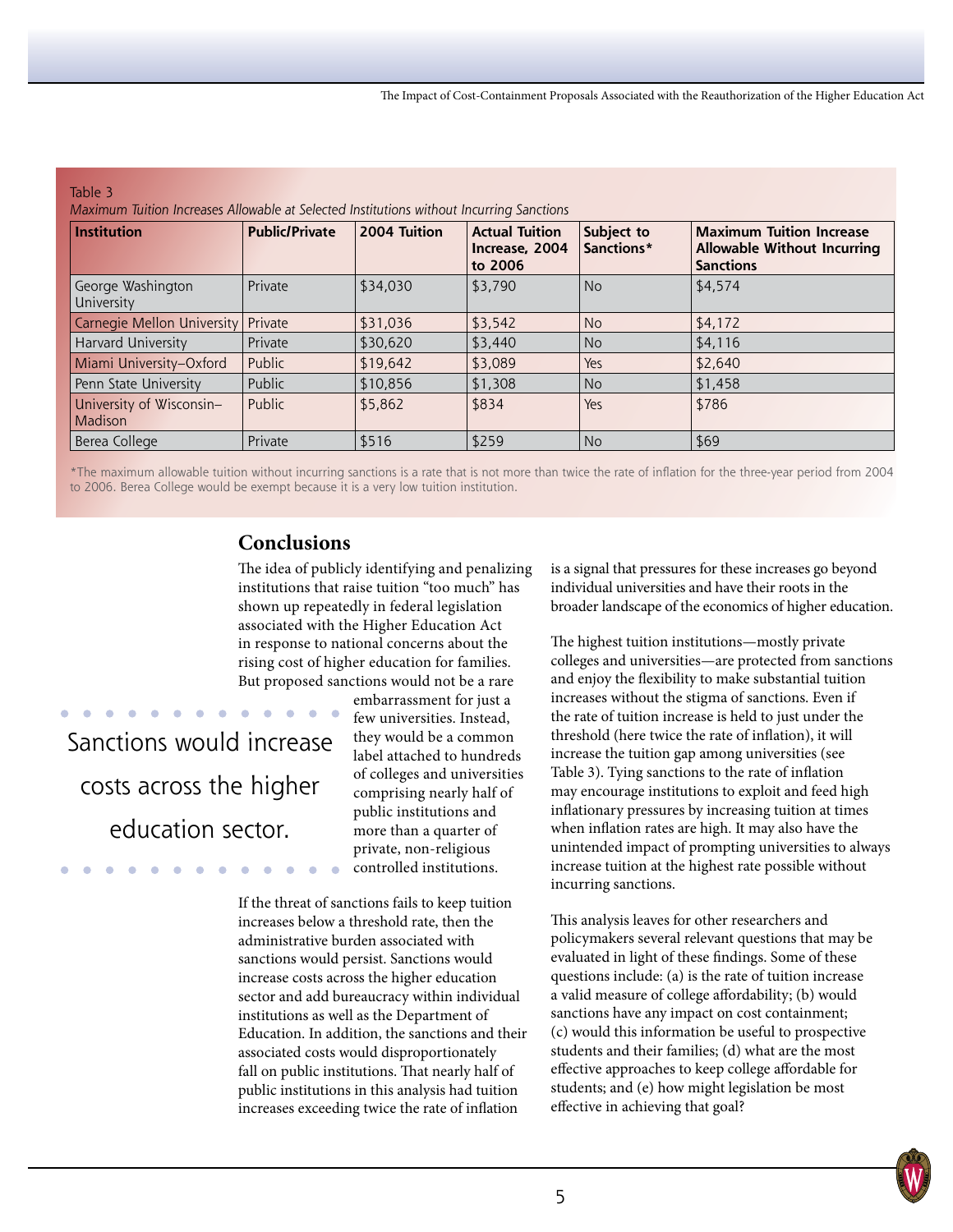#### WISCAPE

### Policy Brief

#### **Notes**

<sup>1.</sup> Based on the June 12, 2007 version of the College Cost Reduction Act of 2007 (HR2669). Three levels of sanctions are prescribed in HR2669 for institutions with tuition increases more than twice the rate of inflation. The first level is a requirement for the institution and any other agency that controls the tuition to report on the factors contributing to the increase. The second level of sanctions applies to institutions that don't meet specific exemption conditions for low tuition and low dollar increases in tuition: they are placed on *affordability alert status*. The third level of sanctions applies to institutions with the highest rates of tuition increase. Such institutions must establish a "Quality Efficiency Task Force" comprised of a broad range of constituencies to review the operations of the institution.

<sup>2</sup>. The Department of Education collects information on tuition and fees from all colleges and universities and makes that information available to the pubic through the National Center for Education Statistics. The IPEDS Peer Analysis System is intended for use by researchers (http://nces.ed.gov/ipeds/). Information on tuition and fees is available to consumers through the College Online Opportunities Locator (COOL) (http://nces.ed.gov/ipeds/cool/). Institutions that have not reported tuition and fees as required are not included in this analysis.

3. The Consumer Price Index (CPI) used in the calculation of the sanction index was the non-seasonally adjusted, all items, current series index for All Urban Consumers (http://www.bls.gov/cpi/). This was the CPI specified in HR2669. The "annual" CPI was used for the calculation of inflation.

4. The methodology could be applied to all colleges and universities. Herein the analysis is limited to fouryear public institutions and four-year private, non-religious controlled institutions. A full list of four-year public institutions and four-year private, non-religious controlled institutions by name, tuition and fees, rate of tuition increase, and if the institution would be subject to sanctions is posted at: http://apa.wisc.edu/HEA.

5. The authors thank Nik Hawkins, Rhonda Norsetter, Noel Radomski, and Jacob Stampen for their contributions to the development of this policy brief.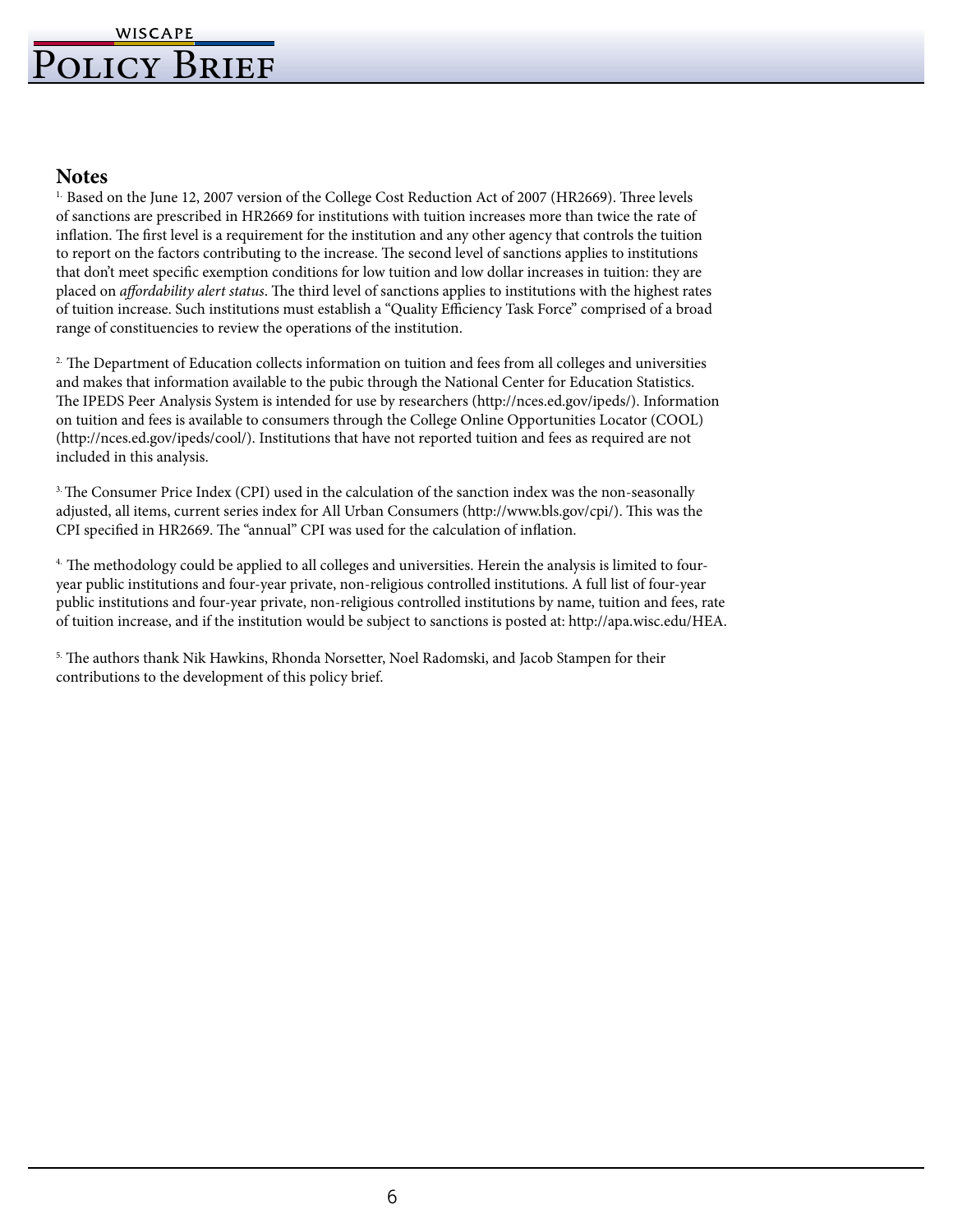The Impact of Cost-Containment Proposals Associated with the Reauthorization of the Higher Education Act